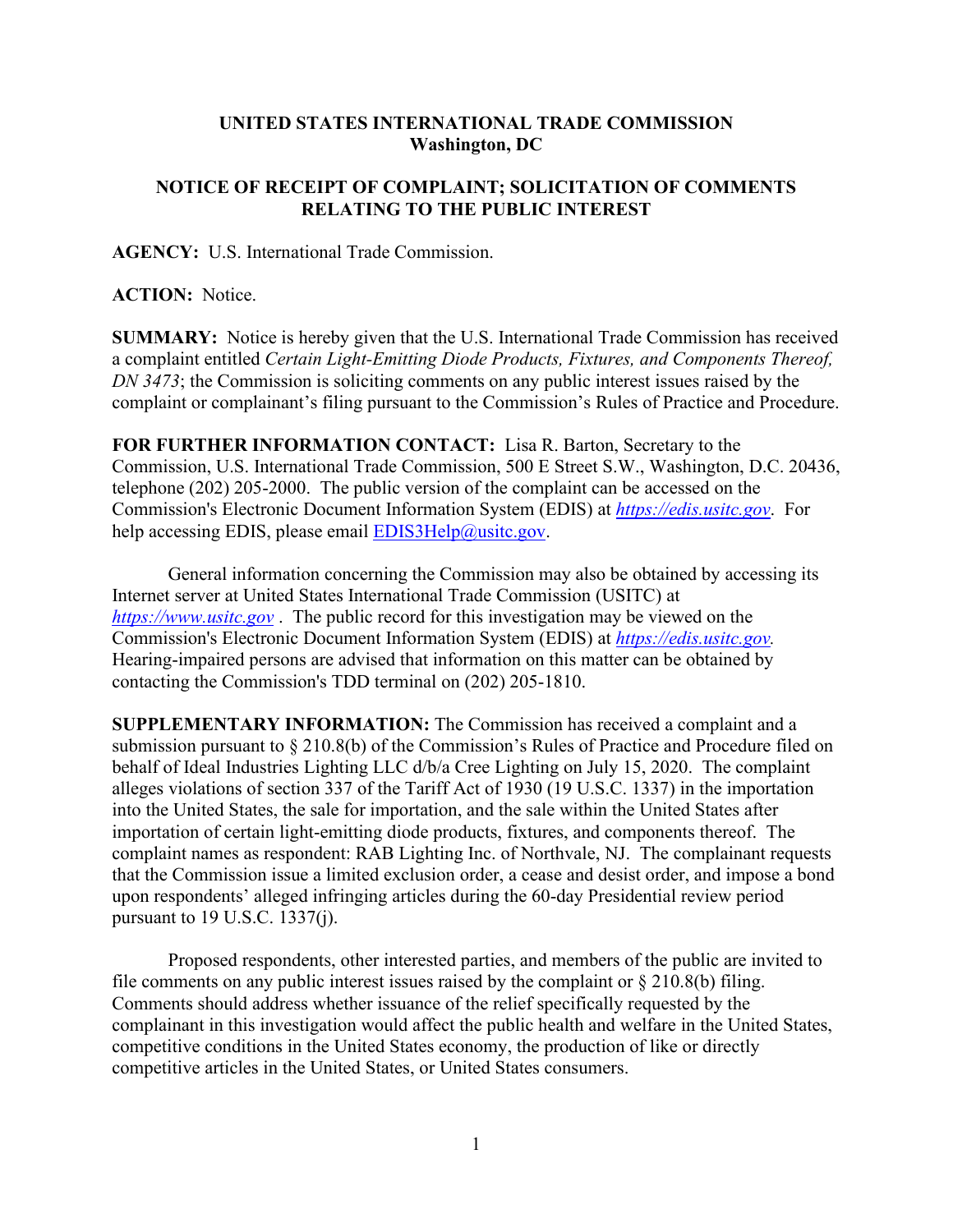In particular, the Commission is interested in comments that:

- (i) explain how the articles potentially subject to the requested remedial orders are used in the United States;
- (ii) identify any public health, safety, or welfare concerns in the United States relating to the requested remedial orders;
- (iii) identify like or directly competitive articles that complainant, its licensees, or third parties make in the United States which could replace the subject articles if they were to be excluded;
- (iv) indicate whether complainant, complainant's licensees, and/or third party suppliers have the capacity to replace the volume of articles potentially subject to the requested exclusion order and/or a cease and desist order within a commercially reasonable time; and
- (v) explain how the requested remedial orders would impact United States consumers.

Written submissions on the public interest must be filed no later than by close of business, eight calendar days after the date of publication of this notice in the Federal Register. There will be further opportunities for comment on the public interest after the issuance of any final initial determination in this investigation. Any written submissions on other issues must also be filed by no later than the close of business, eight calendar days after publication of this notice in the Federal Register. Complainant may file replies to any written submissions no later than three calendar days after the date on which any initial submissions were due. Any submissions and replies filed in response to this Notice are limited to five (5) pages in length, inclusive of attachments.

Persons filing written submissions must file the original document electronically on or before the deadlines stated above. Submissions should refer to the docket number ("Docket No. 3473") in a prominent place on the cover page and/or the first page. (*See* Handbook for Electronic Filing Procedures, [Electronic Filing Procedures](https://www.usitc.gov/documents/handbook_on_filing_procedures.pdf)<sup>[1](#page-1-0)</sup>). Please note the Secretary's Office will accept only electronic filings during this time. Filings must be made through the Commission's Electronic Document Information System (EDIS, *[https://edis.usitc.gov](https://edis.usitc.gov/)*.) No inperson paper-based filings or paper copies of any electronic filings will be accepted until further notice. Persons with questions regarding filing should contact the Secretary a[tEDIS3Help@usitc.gov.](mailto:EDIS3Help@usitc.gov)

Any person desiring to submit a document to the Commission in confidence must request confidential treatment. All such requests should be directed to the Secretary to the Commission and must include a full statement of the reasons why the Commission should grant such

<span id="page-1-0"></span><sup>1</sup> Handbook for Electronic Filing Procedures:

*[https://www.usitc.gov/documents/handbook\\_on\\_filing\\_procedures.pdf](https://www.usitc.gov/documents/handbook_on_filing_procedures.pdf)*